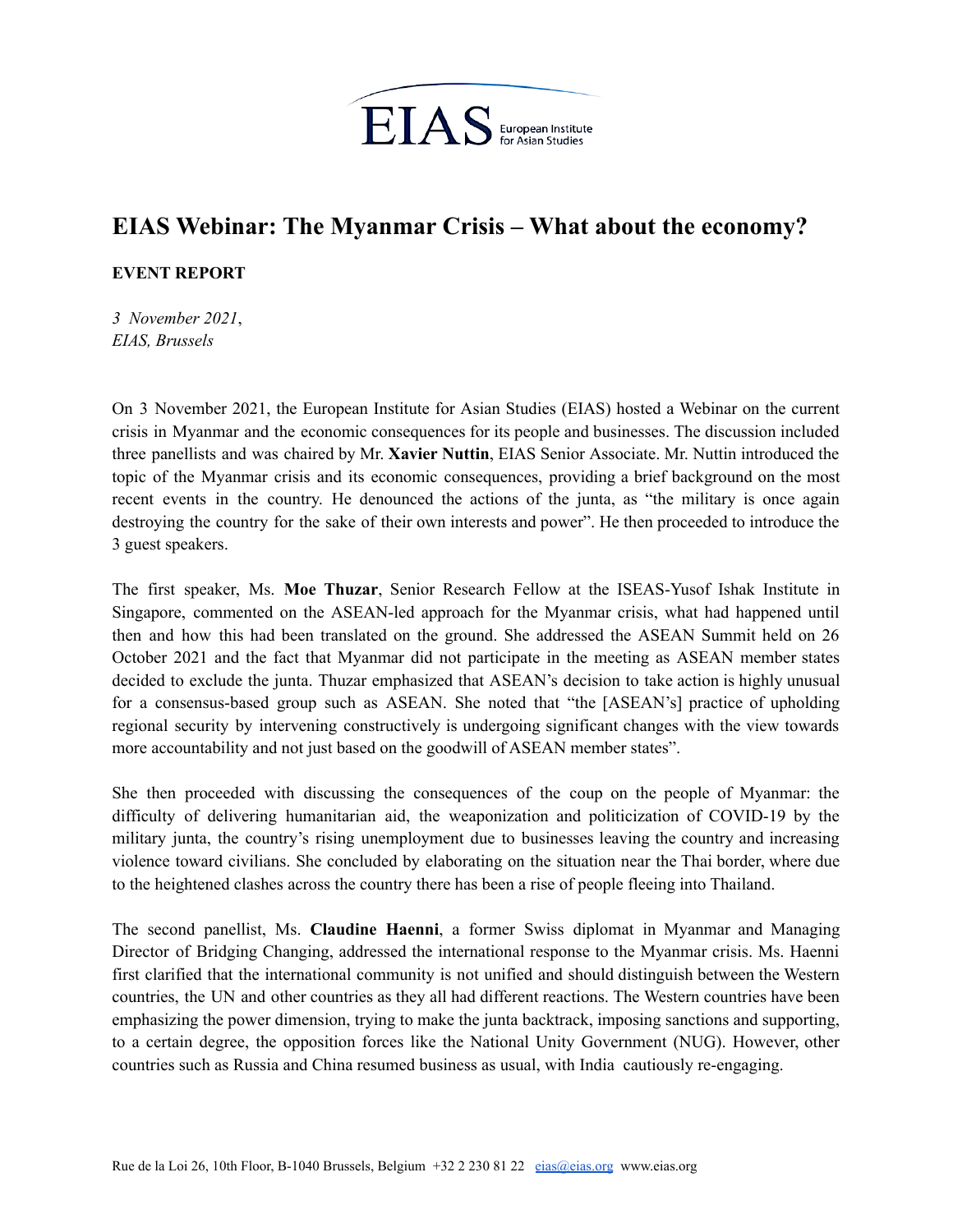

Ms. Haenni made it clear that a "strategic engagement" is of paramount importance for Myanmar, as it "really aims to push and to move the discussion further in order to find a constructive solution to everybody". According to her, a dialogue with just the NUG and the military would not be the best approach due to the opposition in Myanmar being multifaceted. Opposition includes various actors, such as ethnic armed organizations and People's Defense Forces (PDF), which do not necessarily share a vision of how Myanmar would look like after the coup. For this reason, creating spaces for dialogues in the country should be the international community's priority. She ended her presentation with an important remark, stating that whenever there is a regime change, there must always be a combination of engagement and pressure, otherwise it is impossible to address the situation.

The last speaker, Mr. **Felix Haas**, Managing Director of Progress Asia Consulting, discussed the latest economic development in Myanmar and the crisis' impact on private businesses. Mr. Haas stressed the fact that the private sector is part of civil society and contributes to the engagement between people. He gave a brief history of the private sector's evolution in Myanmar by highlighting the various changes the country underwent.

Next, he pointed out that the reason the economy has been suffering was not only due to the coup but also the COVID-19 pandemic. However, he did not downplay the effects of the coup. Mr Haas explained that, since the start of the protests, the country's growth stalled due to the lack of diversification and "dollarization" of the economy. More and more people started to use foreign currency which caused consumers' prices to increase. Furthermore, conducting business transactions became increasingly difficult due to the security situation. In an economy already battered by COVID-19, these circumstances have not helped businesses' confidence.

He then talked about the role of the private sector as part of civil society, and how it can be strengthened. From the private sector's side, the situation has been challenging because businesses were negatively impacted by the conflict. Mr. Haas lamented that significant pressure has been put on businesses without major rationale. For this reason, the private sector needs to be depoliticized and not to be put in a position to pick sides, as "this is not the purpose of a meaningful economic engagement". Finally, in line with what Ms. Haenni said. Mr. Haas also called for a strategic engagement.

## **Q&A**

The discussion was followed by an **interactive Q&A session** with the audience. Ensuing questions were centered around *what the EU as a whole and individual member states should do*, *whether the junta may* want to isolate itself like in the past, the effectiveness of the imposed sanctions and the Thai government's *stance on the coup*.

In his response**, Mr. Nuttin** stated that the EU will "stick to its principles of democracy and rule of law", but remarked that the EU's strategy is always hard to assess. He then moved on and further considered economic matters. COVID-19 did have an impact on Myanmar's growth but disagreed with Mr. Haas' criticism of the sanctions' usefulness.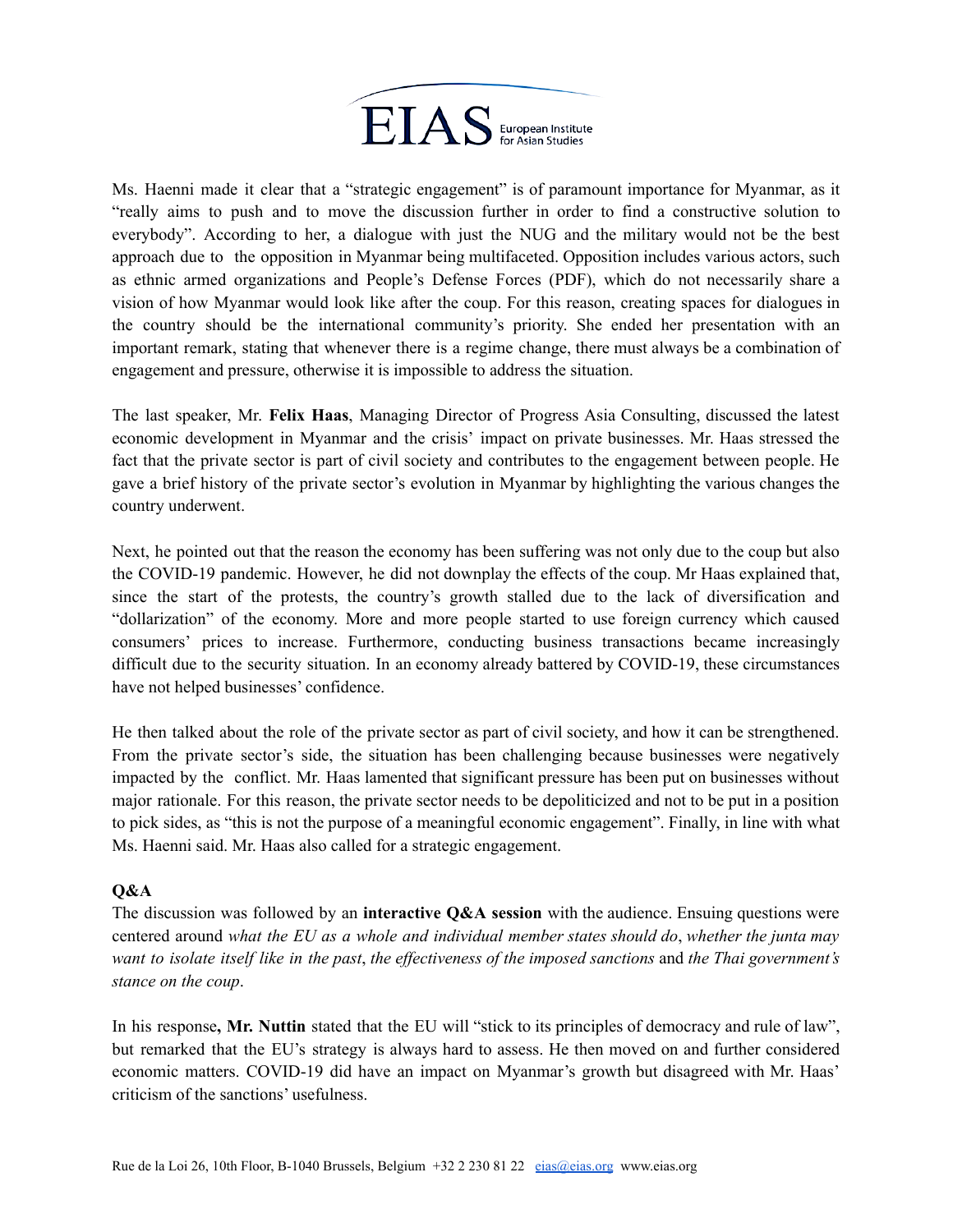

The next question **was addressed by Ms. Thuzar**. Before joining ASEAN, diplomats and ministers of foreign affairs had a "constructivist approach of learning through exposure to persuade the generals to see the merits of becoming a member of ASEAN". Now in 2021, the situation has changed significantly as Myanmar is now a member of ASEAN, taking part in ASEAN initiatives. For Ms. Thuzar, ASEAN is indeed trying to engage Myanmar in order to avoid the country and its people becoming isolated once again. It is in this context that we must view ASEAN's decision of not inviting Myanmar to its Summit. The feeling that the junta wants to isolate itself stems from the polarized attitude on both sides, without necessarily reflecting their real intentions. **Ms. Haenni, too, addressed the question** by stating that the junta's original purpose was not isolation. Yet, since they severely underestimated the reactions of the Myanmar people, they may be left with no other choice but to isolate themselves again if needed. Nevertheless, they are not actively aiming towards isolation as the junta does not want to rely on allies they do not fully trust. Before the coup, the junta was in fact looking to connect with the West to counterbalance China. **Mr. Haas agreed with Ms. Thuzar and Ms. Haenni** that the junta is not necessarily looking for isolation and highlighted the importance of ASEAN as a mediator.

Mr. Nuttin passed onto the next question about the effectiveness of sanctions. **Mr. Haas** noted that there is a need to distinguish actual sanctions implemented by the European commission, which have targeted military-owned companies, and the reactions of the consumers to these companies. For Mr. Haas, the most effective has been the consumers' boycott, negatively impacting the junta. He is, though, unable to comment on how this has changed the stance of the military. Mr. Nuttin further elaborated that although many western companies may decide to leave, the Thai government might still continue to do business with Myanmar. **Ms. Thuzar** stated that Thailand views this as a threat to regional security and domestic interests. They are concerned about the spillover of COVID-19 into Thailand as many people are fleeing the conflict. Ms. Thuzar explained that Thai investors will not discontinue their business operations, which can have positive consequences as they may be able to offer humanitarian assistance by bypassing "the politicization of humanitarian aid". **Ms. Haenni commented** that the Thai military is concerned about the chaos raging in the country as this can have serious consequences for Thailand. She clarified that the continuous instability in Myanmar can impact the energy sector as most of the electricity used in Bangkok comes from Myanmar. Furthermore, drug trafficking from Myanmar is also a major issue for the region which Thailand has been actively fighting.

The last question considered the future of Myanmar ultimately lying in the hands of Myanmar people and not in the ones of external actors'. **Ms. Thuzar** stated that the future of Myanmar of course lies in the hands of Myanmar people but what is happening is not just affecting the stability and the security of the country but also people's lives and livelihood, which is why ASEAN is trying to intervene constructively through its 5-point consensus response. She concluded that ultimately the future is in their own hands and the armed forces resisting the coup are the manifestation of that. **Ms. Haenni further elaborated on** the importance of looking at both sides, as the military too has had many casualties. She went on to comment about the roles of external actors, stating that if the western countries were really committed to a regime change, they would be providing weapons but "the nation building role that the US had until now is over